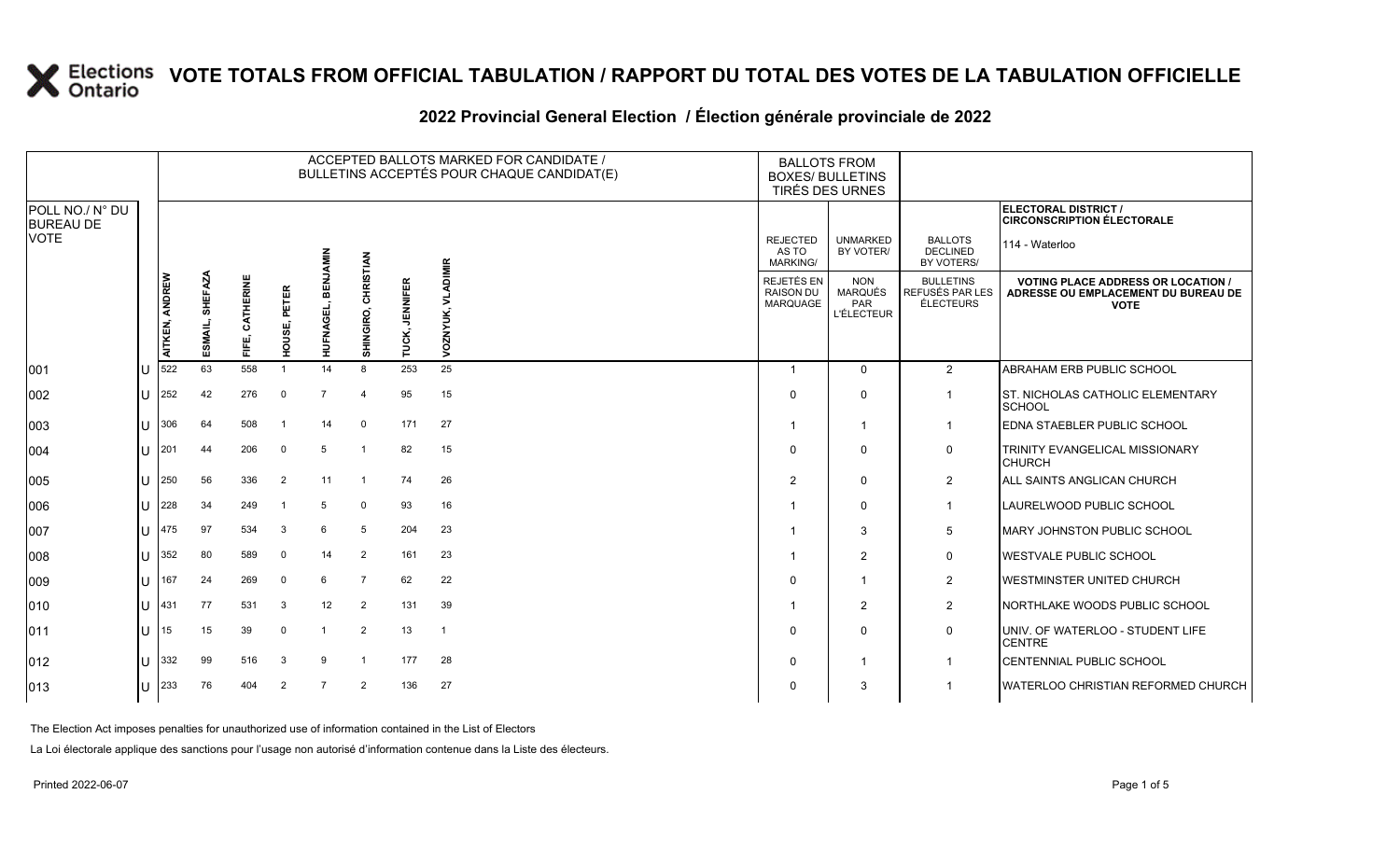### **2022 Provincial General Election / Élection générale provinciale de 2022**

|                                     |              |                                  |                |                  |                 |                                  |                               |                          | ACCEPTED BALLOTS MARKED FOR CANDIDATE /<br>BULLETINS ACCEPTÉS POUR CHAQUE CANDIDAT(E) | <b>BALLOTS FROM</b><br><b>BOXES/ BULLETINS</b><br>TIRÉS DES URNES |                                             |                                                          |                                                  |                                                                                                 |
|-------------------------------------|--------------|----------------------------------|----------------|------------------|-----------------|----------------------------------|-------------------------------|--------------------------|---------------------------------------------------------------------------------------|-------------------------------------------------------------------|---------------------------------------------|----------------------------------------------------------|--------------------------------------------------|-------------------------------------------------------------------------------------------------|
| POLL NO./ N° DU<br><b>BUREAU DE</b> |              |                                  |                |                  |                 |                                  |                               |                          |                                                                                       |                                                                   |                                             |                                                          |                                                  | ELECTORAL DISTRICT /<br><b>CIRCONSCRIPTION ÉLECTORALE</b>                                       |
| <b>VOTE</b>                         |              |                                  |                |                  |                 | WINN                             |                               |                          |                                                                                       |                                                                   | <b>REJECTED</b><br>AS TO<br><b>MARKING/</b> | <b>UNMARKED</b><br>BY VOTER/                             | <b>BALLOTS</b><br><b>DECLINED</b><br>BY VOTERS/  | 114 - Waterloo                                                                                  |
|                                     |              | <b>AITKEN, ANDREW</b><br>ESMAIL, | <b>SHEFAZA</b> | CATHERINE<br>F⊫, | PETER<br>HOUSE, | m<br>画<br>FNAGI<br>5<br><b>I</b> | <b>CHRISTIAN</b><br>SHINGIRO, | <b>JENNIFER</b><br>TUCK, | <b>VLADIMIR</b><br>VOZNYUK,                                                           |                                                                   | REJETÉS EN<br><b>RAISON DU</b><br>MARQUAGE  | <b>NON</b><br><b>MARQUÉS</b><br>PAR<br><b>L'ÉLECTEUR</b> | <b>BULLETINS</b><br>REFUSÉS PAR LES<br>ÉLECTEURS | <b>VOTING PLACE ADDRESS OR LOCATION /</b><br>ADRESSE OU EMPLACEMENT DU BUREAU DE<br><b>VOTE</b> |
| 014                                 | ΙU           | 148                              | 52             | 251              | 3               | $\boldsymbol{\Lambda}$           | 2                             | 68                       | 16                                                                                    |                                                                   | $\overline{2}$                              | $\mathbf{1}$                                             | $\mathbf{1}$                                     | SIR EDGAR BAUER CATHOLIC E.S.                                                                   |
| 015                                 | U            | 84                               | 25             | 128              |                 | 6                                |                               | 33                       | 19                                                                                    |                                                                   | 2                                           | $\mathbf{0}$                                             | $\overline{2}$                                   | MESSIAH EVANGELICAL LUTHERAN CHURCH                                                             |
| 016                                 | IП           | 218                              | 56             | 447              | 3               | 6                                | 6                             | 137                      | 28                                                                                    |                                                                   | $\Omega$                                    | -1                                                       | $\overline{2}$                                   | HOLY ROSARY CATHOLIC ELEMENTARY<br>SCHOOL                                                       |
| $ 017\rangle$                       | Ш            | 208                              | 57             | 445              | 3               | 2                                | $\overline{7}$                | 79                       | 25                                                                                    |                                                                   | $\Omega$                                    | 2                                                        | 3                                                | FIRST BAPTIST CHURCH - WATERLOO                                                                 |
| $ 018\rangle$                       | U            | 5                                | 5              | $\overline{7}$   | $\mathbf 0$     | $\mathbf{1}$                     | $\Omega$                      | $\overline{1}$           | $\Omega$                                                                              |                                                                   | $\Omega$                                    | -1                                                       | 0                                                | UNIV. OF WATERLOO - STUDENT LIFE<br><b>CENTRE</b>                                               |
| 019                                 | ΙU           | 55                               | 24             | 153              | $\overline{2}$  | 3                                | $\overline{1}$                | 34                       | 17                                                                                    |                                                                   | $\Omega$                                    | $\Omega$                                                 | $\mathbf{1}$                                     | ALBERT MCCORMICK COMMUNITY CENTRE                                                               |
| 020                                 | U            | 428                              | 97             | 516              | $\overline{2}$  | 14                               | -9                            | 178                      | 83                                                                                    |                                                                   | $\Omega$                                    | 2                                                        | $\overline{2}$                                   | <b>BRIDGEPORT PUBLIC SCHOOL</b>                                                                 |
| 021                                 | $\mathbf{U}$ | 136                              | 54             | 280              | 3               | 11                               | $\Omega$                      | 88                       | 12                                                                                    |                                                                   | $\Omega$                                    | $\Omega$                                                 | $\mathbf{1}$                                     | MOUNT ZION EVANGELICAL LUTHERAN<br><b>CHURCH</b>                                                |
| 022                                 | IП           | 141                              | 71             | 366              | $\overline{2}$  | 12                               | 2                             | 95                       | 17                                                                                    |                                                                   | 3                                           | -1                                                       | 1                                                | WINSTON CHURCHILL PUBLIC SCHOOL                                                                 |
| 023                                 | ΠL           | 174                              | 65             | 365              | $\mathbf 0$     | 6                                | 3                             | 109                      | 23                                                                                    |                                                                   | $\Omega$                                    | $\Omega$                                                 | $\overline{2}$                                   | WATERLOO MEMORIAL RECREATION<br><b>COMPLEX</b>                                                  |
| 024                                 | IП           | 102                              | 22             | 146              | $\overline{2}$  | $\overline{2}$                   | $\mathbf{1}$                  | 31                       | 19                                                                                    |                                                                   | $\Omega$                                    | -1                                                       | $\mathbf{1}$                                     | WATERLOO MENNONITE BRETHREN<br><b>CHURCH</b>                                                    |
| 025                                 | IП           | 106                              | 68             | 423              | -3              | 2                                | $\overline{4}$                | 108                      | 16                                                                                    |                                                                   | -1                                          | -1                                                       | $\mathbf 0$                                      | <b>WLU UNIVERSITY STADIUM</b>                                                                   |
| 026                                 | U            | 6                                |                | 33               | $\Omega$        | $\Omega$                         | $\overline{1}$                | 5                        | $\mathbf 0$                                                                           |                                                                   | $\Omega$                                    | $\Omega$                                                 | $\mathbf 0$                                      | WILFRID LAURIER UNIV. - ATRIUM                                                                  |

The Election Act imposes penalties for unauthorized use of information contained in the List of Electors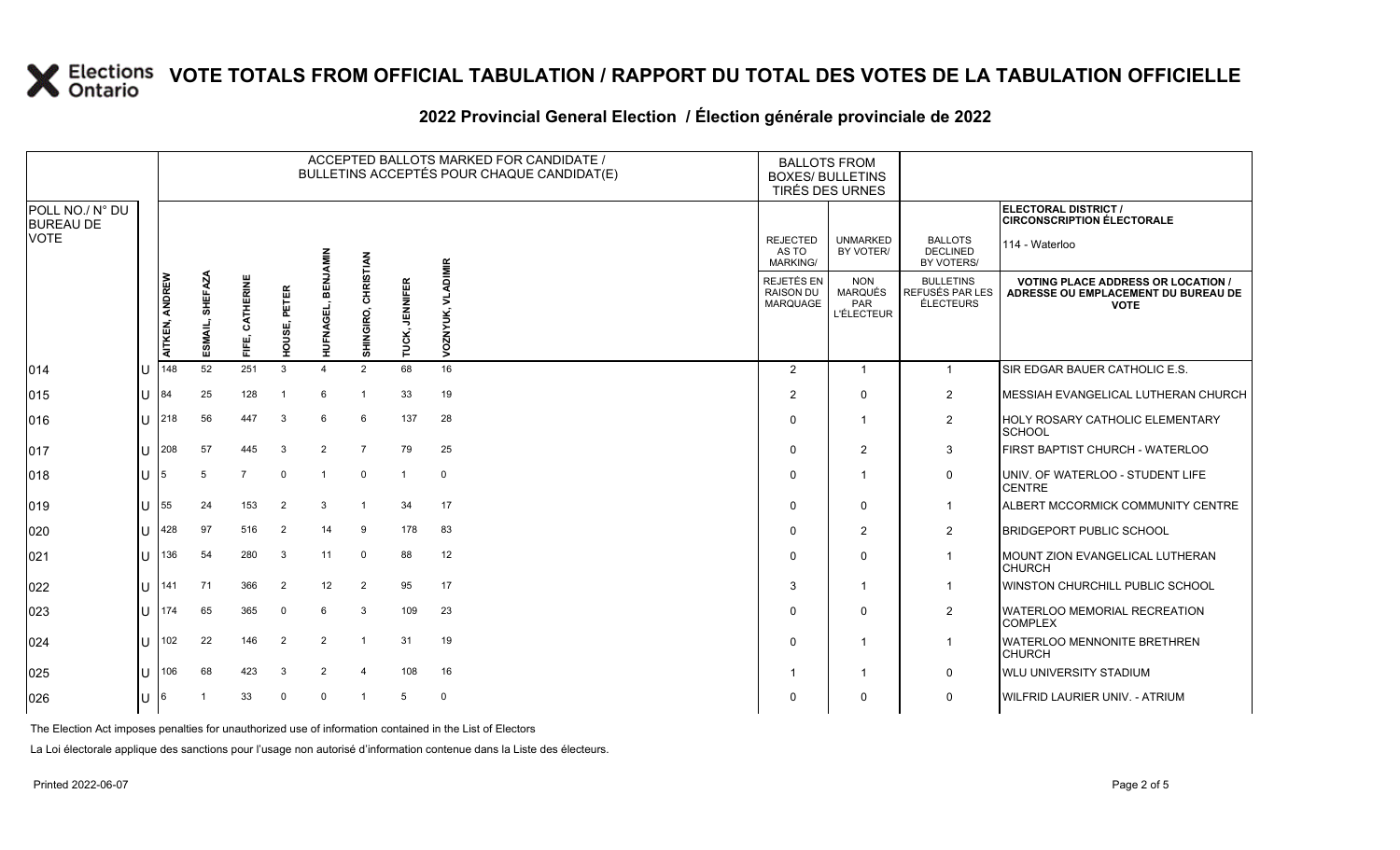### **2022 Provincial General Election / Élection générale provinciale de 2022**

|                                     |              |                |                           |                |                              |                   |                |                          | ACCEPTED BALLOTS MARKED FOR CANDIDATE /<br>BULLETINS ACCEPTÉS POUR CHAQUE CANDIDAT(E) | <b>BALLOTS FROM</b><br><b>BOXES/ BULLETINS</b>    | TIRÉS DES URNES                                   |                                                  |                                                                                                 |
|-------------------------------------|--------------|----------------|---------------------------|----------------|------------------------------|-------------------|----------------|--------------------------|---------------------------------------------------------------------------------------|---------------------------------------------------|---------------------------------------------------|--------------------------------------------------|-------------------------------------------------------------------------------------------------|
| POLL NO./ N° DU<br><b>BUREAU DE</b> |              |                |                           |                |                              |                   |                |                          |                                                                                       |                                                   |                                                   |                                                  | ELECTORAL DISTRICT /<br><b>CIRCONSCRIPTION ÉLECTORALE</b>                                       |
| <b>VOTE</b>                         |              |                |                           |                |                              |                   | RISTIAN        |                          | <b>IMIR</b>                                                                           | <b>REJECTED</b><br>AS TO<br>MARKING/              | <b>UNMARKED</b><br>BY VOTER/                      | <b>BALLOTS</b><br><b>DECLINED</b><br>BY VOTERS/  | 114 - Waterloo                                                                                  |
|                                     |              | AITKEN, ANDREW | <b>SHEFAZA</b><br>ESMAIL, | CATHERINE<br>뚠 | $\alpha$<br>PETEI<br>ัด<br>ë | ᆱ<br>面<br>HUFNAGI | 동<br>SHINGIRO, | <b>JENNIFER</b><br>TUCK, | VOZNYUK,                                                                              | REJETÉS EN<br><b>RAISON DU</b><br><b>MARQUAGE</b> | <b>NON</b><br>MARQUÉS<br>PAR<br><b>L'ÉLECTEUR</b> | <b>BULLETINS</b><br>REFUSÉS PAR LES<br>ÉLECTEURS | <b>VOTING PLACE ADDRESS OR LOCATION /</b><br>ADRESSE OU EMPLACEMENT DU BUREAU DE<br><b>VOTE</b> |
| 027                                 |              | 495            | 102                       | 526            | 2                            | 8                 | $\overline{1}$ | 150                      | 56                                                                                    | $\Omega$                                          | 2                                                 | 3                                                | LEXINGTON PUBLIC SCHOOL                                                                         |
| 028                                 | Ш            | 421            | 76                        | 421            | $\overline{2}$               | 9                 | 2              | 143                      | 38                                                                                    | $\Omega$                                          | $\Omega$                                          | $\overline{2}$                                   | MILLEN WOODS PUBLIC SCHOOL                                                                      |
| 029                                 | ΠT           | 163            | 74                        | 456            | 3                            | 5                 | 3              | 100                      | 19                                                                                    | $\Omega$                                          | 3                                                 | 0                                                | FIRST UNITED CHURCH                                                                             |
| 030                                 | IU           | 147            | 29                        | 139            | $\overline{2}$               | 6                 | $\mathbf 0$    | 58                       | 19                                                                                    | $\Omega$                                          | -1                                                | $\mathbf 0$                                      | <b>COLUMBUS CONFERENCE CENTRE</b>                                                               |
| 031                                 | ΙU           | 238            | 42                        | 246            | $\overline{4}$               | 11                | 2              | 51                       | 31                                                                                    | $\Omega$                                          | 4                                                 | $\mathbf{1}$                                     | <b>BRIDGEPORT COMMUNITY CENTRE</b>                                                              |
| 032                                 | Ш            | 279            | 41                        | 260            |                              | 6                 | $\mathbf 0$    | 95                       | 8                                                                                     | -1                                                | -1                                                | 0                                                | <b>CHRIST LUTHERAN CHURCH</b>                                                                   |
| 033                                 | ПT           | 134            | 69                        | 400            | $\overline{2}$               | $\overline{7}$    | $\mathbf 0$    | 67                       | 15                                                                                    | 2                                                 | $\Omega$                                          | $\mathbf{1}$                                     | W-K UNITED MENNONITE CHURCH                                                                     |
| 034                                 | lU           | 226            | 70                        | 397            | 6                            | 5                 | 2              | 124                      | 21                                                                                    |                                                   | -1                                                | 3                                                | É.É.C. MÈRE-ÉLISABETH BRUYÈRE                                                                   |
| 035                                 | ΠT           | 125            | 59                        | 256            | 3                            |                   | 3              | 42                       | 9                                                                                     | -1                                                | -1                                                | $\mathbf{1}$                                     | TRILLIUM LUTHERAN CHURCH                                                                        |
| 036                                 | IU           | 264            | 49                        | 318            | $\overline{0}$               | 2                 | -1             | 95                       | 31                                                                                    |                                                   | $\Omega$                                          | $\mathbf{1}$                                     | <b>ST. LUKE CATHOLIC ELEMENTARY SCHOOL</b>                                                      |
| 037                                 | lu           | 218            | 76                        | 330            | $\overline{2}$               | 15                | $\overline{2}$ | 90                       | 23                                                                                    |                                                   | $\Omega$                                          | $\mathbf{1}$                                     | SANDOWNE PUBLIC SCHOOL                                                                          |
| 038                                 | $\mathbf{U}$ | 236            | 85                        | 510            |                              | 8                 | $\overline{2}$ | 111                      | 31                                                                                    | 4                                                 | 4                                                 | $\mathbf{1}$                                     | PARKMINSTER UNITED CHURCH                                                                       |
| 039                                 | IU           | 252            | 40                        | 218            | $\overline{0}$               | 6                 | 5              | 108                      | 24                                                                                    |                                                   | -1                                                | $\mathbf{1}$                                     | <b>RIM PARK</b>                                                                                 |
| 400                                 | lu-          | 12             | 8                         | 16             | $\overline{0}$               | $\overline{2}$    | $\mathbf{1}$   | 3                        | $\overline{2}$                                                                        | 0                                                 | $\Omega$                                          | 1                                                | <b>BEACON TOWER</b>                                                                             |

The Election Act imposes penalties for unauthorized use of information contained in the List of Electors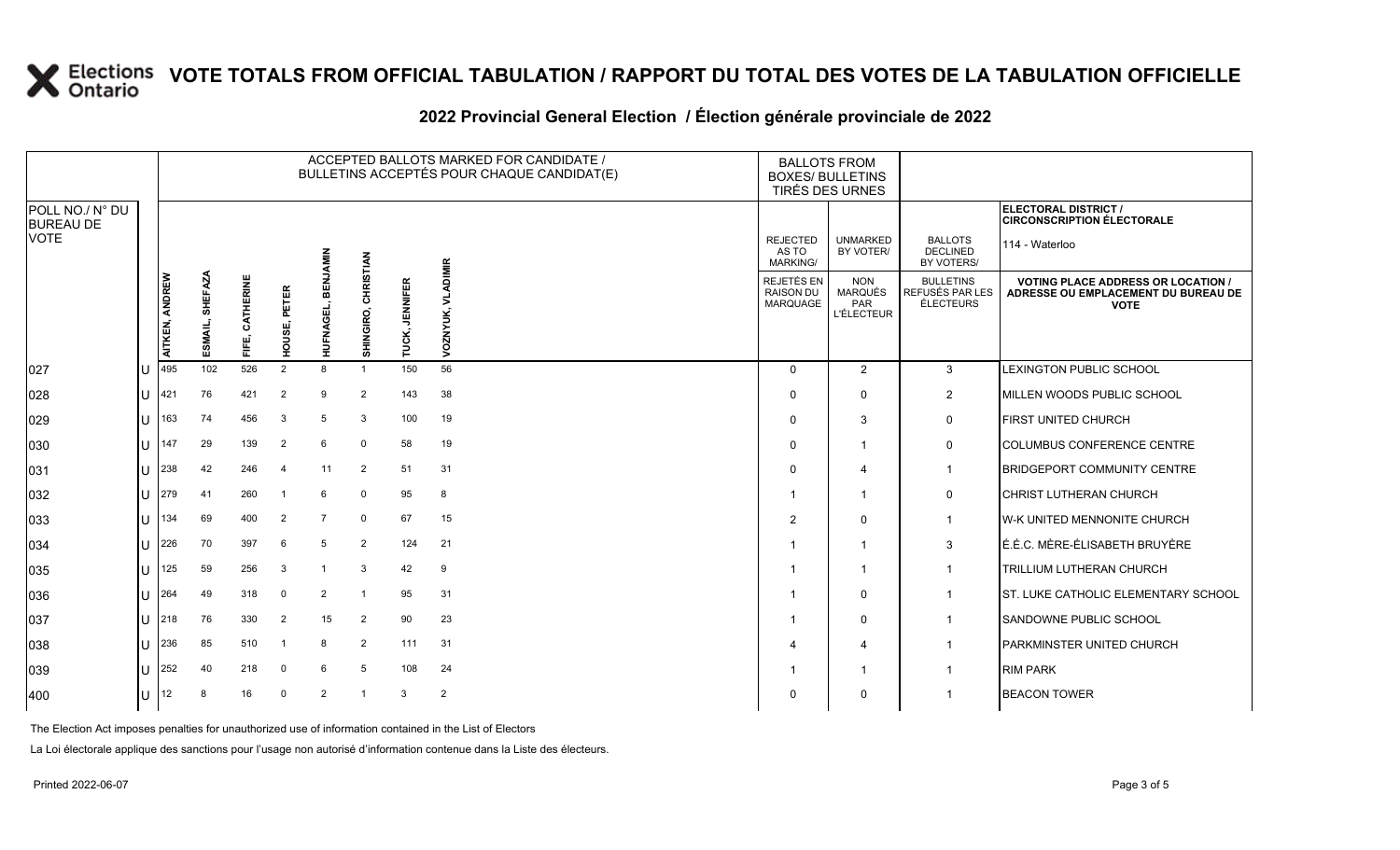### **2022 Provincial General Election / Élection générale provinciale de 2022**

|                                     |    |                                                                                                              |    |                        |                                 |                             |                                            |                                                          | ACCEPTED BALLOTS MARKED FOR CANDIDATE /<br>BULLETINS ACCEPTÉS POUR CHAQUE CANDIDAT(E) |                                                                                                 | <b>BALLOTS FROM</b><br><b>BOXES/ BULLETINS</b><br>TIRÉS DES URNES |                                                        |                                                                  |
|-------------------------------------|----|--------------------------------------------------------------------------------------------------------------|----|------------------------|---------------------------------|-----------------------------|--------------------------------------------|----------------------------------------------------------|---------------------------------------------------------------------------------------|-------------------------------------------------------------------------------------------------|-------------------------------------------------------------------|--------------------------------------------------------|------------------------------------------------------------------|
| POLL NO./ N° DU<br><b>BUREAU DE</b> |    |                                                                                                              |    |                        |                                 |                             |                                            |                                                          |                                                                                       |                                                                                                 |                                                                   |                                                        | <b>ELECTORAL DISTRICT /</b><br><b>CIRCONSCRIPTION ÉLECTORALE</b> |
| <b>VOTE</b>                         |    |                                                                                                              |    |                        |                                 |                             |                                            |                                                          |                                                                                       | <b>REJECTED</b><br>AS TO<br><b>MARKING/</b>                                                     | <b>UNMARKED</b><br>BY VOTER/                                      | <b>BALLOTS</b><br><b>DECLINED</b><br><b>BY VOTERS/</b> | 114 - Waterloo                                                   |
|                                     |    | SHEFAZA<br>AITKEN, ANDREW<br>CATHERINE<br><b>REN</b><br>HOUSE, PETER<br><b>HUFNAGEL,</b><br>ESMAIL,<br>FIFE, |    | CHRISTIAN<br>SHINGIRO, | <b>JENNIFER</b><br><b>TUCK,</b> | <b>VLADIMIR</b><br>VOZNYUK, | REJETÉS EN<br><b>RAISON DU</b><br>MARQUAGE | <b>NON</b><br><b>MARQUÉS</b><br>PAR<br><b>L'ÉLECTEUR</b> | <b>BULLETINS</b><br>REFUSÉS PAR LES<br>ÉLECTEURS                                      | <b>VOTING PLACE ADDRESS OR LOCATION /</b><br>ADRESSE OU EMPLACEMENT DU BUREAU DE<br><b>VOTE</b> |                                                                   |                                                        |                                                                  |
| 401                                 | ΙU | 31                                                                                                           |    | 35                     | $\Omega$                        |                             | $\mathbf 0$                                | 15                                                       | 5                                                                                     | $\Omega$                                                                                        | $\Omega$                                                          | $\mathbf 0$                                            | <b>COLUMBIA PLACE</b>                                            |
| 402                                 | lu | 29                                                                                                           | 9  | 37                     |                                 | $\mathbf 0$                 | $\mathbf 0$                                | 13                                                       | $\mathbf 0$                                                                           | $\Omega$                                                                                        | -1                                                                | -1                                                     | <b>BLUEVALE TOWERS</b>                                           |
| $ 403\rangle$                       | IП | 17                                                                                                           |    | 33                     | $\Omega$                        |                             | $\mathbf 0$                                | 20                                                       | $\overline{2}$                                                                        | $\Omega$                                                                                        | $\Omega$                                                          | 0                                                      | <b>BLACK WILLOW CONDOS</b>                                       |
| 404                                 | lu | 81                                                                                                           | 18 | 98                     | $\Omega$                        | $\Omega$                    | $\mathbf 0$                                | 50                                                       | $\overline{1}$                                                                        | $\overline{2}$                                                                                  | $\mathbf 0$                                                       | 3                                                      | WATERPARK PLACE - 4 WILLOW ST                                    |
| 405                                 | lu | 29                                                                                                           | 8  | 71                     | $\mathbf{0}$                    | $\mathbf 0$                 | $\overline{1}$                             | 10 <sup>°</sup>                                          | $\overline{4}$                                                                        | $\Omega$                                                                                        | $\mathbf{0}$                                                      | 0                                                      | <b>LINCOLN TOWERS</b>                                            |
| 406                                 | IП | 27                                                                                                           | 5  | 29                     | $\Omega$                        | $\mathbf 0$                 | $\Omega$                                   | $\overline{7}$                                           | 5                                                                                     | $\Omega$                                                                                        | $\Omega$                                                          | $\overline{2}$                                         | THE VICTORIAN APTS.                                              |
| 700                                 |    |                                                                                                              |    |                        |                                 |                             |                                            |                                                          | COMBINED WITH 701 / COMBINÉ À 701                                                     |                                                                                                 |                                                                   |                                                        |                                                                  |
| 701                                 | lu | 22                                                                                                           |    | 19                     | $\overline{1}$                  | 2                           | $\mathbf 0$                                | 21                                                       | $\mathbf 0$                                                                           | -1                                                                                              | $\mathbf{0}$                                                      | $\mathbf 0$                                            | <b>COLUMBIA FOREST LONG-TERM CARE</b>                            |
| 702                                 | IU |                                                                                                              |    |                        |                                 |                             |                                            |                                                          | COMBINED WITH 701 / COMBINÉ À 701                                                     |                                                                                                 |                                                                   |                                                        |                                                                  |
| 703                                 | ΙU | 86                                                                                                           | 15 | 72                     | 3                               |                             |                                            | 56                                                       | 3                                                                                     | $\overline{2}$                                                                                  | $\mathbf 0$                                                       | $\mathbf 0$                                            | THE VILLAGE AT UNIVERSITY GATES                                  |
| 704                                 | lu | 79                                                                                                           | 6  | 63                     | 3                               | 5                           | $\overline{1}$                             | 46                                                       | $\overline{\phantom{0}}$                                                              | 2                                                                                               | $\Omega$                                                          | $\mathbf 0$                                            | THE WESTHILL RETIREMENT RESIDENCE                                |
| 705                                 | Iυ |                                                                                                              |    |                        |                                 |                             |                                            |                                                          | COMBINED WITH 703 / COMBINÉ À 703                                                     |                                                                                                 |                                                                   |                                                        |                                                                  |
| 706                                 | IП | 66                                                                                                           | 25 | 156                    |                                 | $\Omega$                    |                                            | 72                                                       | $\overline{2}$                                                                        | 3                                                                                               | $\mathbf{1}$                                                      | $\mathbf 0$                                            | LUTHER VILLAGE ON THE PARK RET. COMM.                            |
| 707                                 | IU |                                                                                                              |    |                        |                                 |                             |                                            |                                                          | COMBINED WITH 706 / COMBINÉ À 706                                                     |                                                                                                 |                                                                   |                                                        |                                                                  |

The Election Act imposes penalties for unauthorized use of information contained in the List of Electors